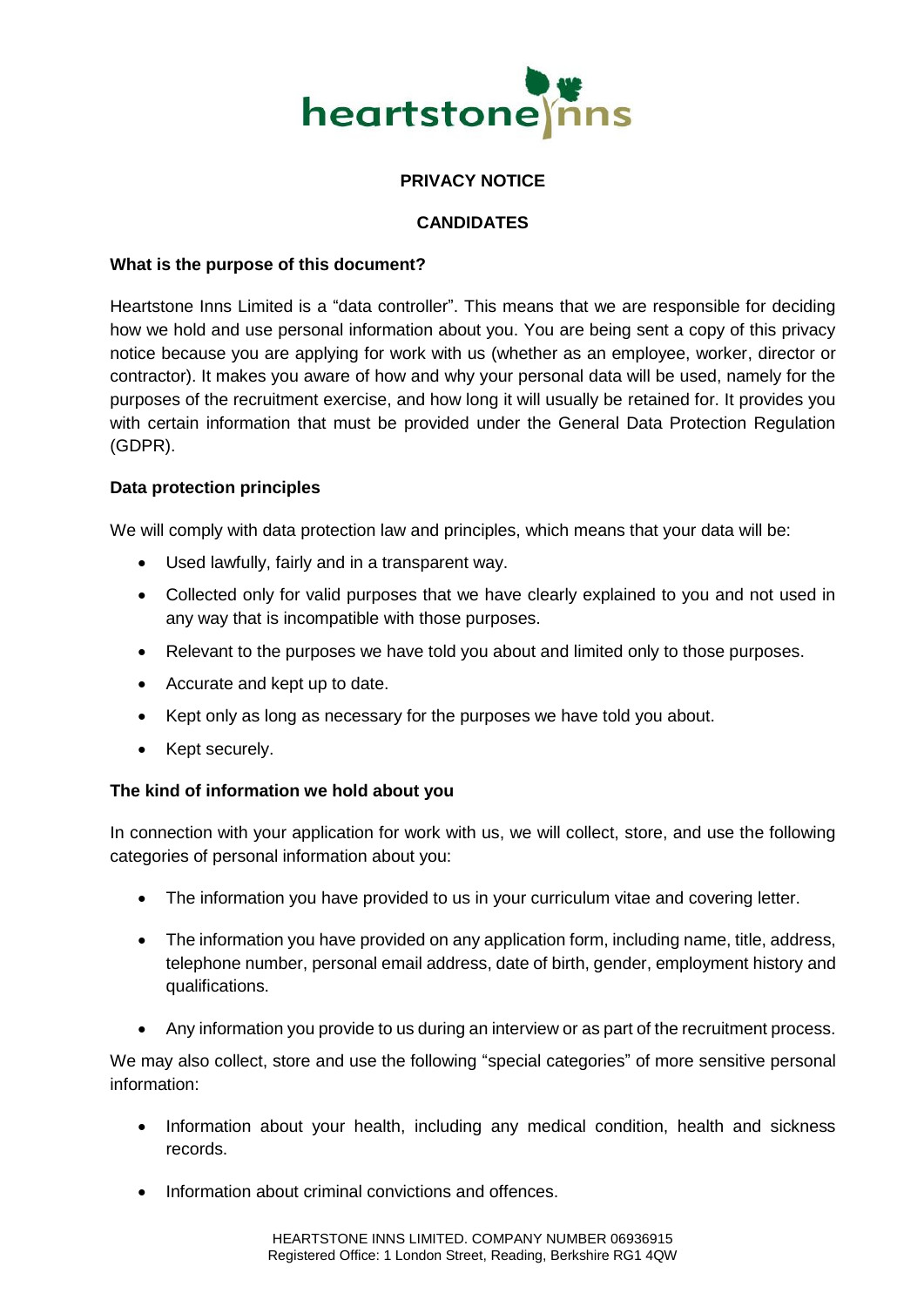# **How is your personal information collected?**

We collect personal information about candidates from the following sources:

- You, the candidate.
- From any recruitment agency who has referred you or your details to us, which may include your name, title, address, telephone number, personal email address, date of birth, gender, employment history and qualifications.
- Disclosure and Barring Service in respect of criminal convictions.
- Your named referees, from whom we may collect your previous job role, your dates of employment, your reason for leaving and details relating to your performance and/or capabilities.

## **How we will use information about you**

We will use the personal information we collect about you to:

- Assess your skills, qualifications, and suitability for the role.
- Carry out background and reference checks, where applicable.
- Communicate with you about the recruitment process.
- Keep records related to our hiring processes.
- Comply with legal or regulatory requirements.

It is in our legitimate interests to decide whether to appoint you to the role for which you have applied since it would be beneficial to our business to appoint someone to that vacancy.

We also need to process your personal information to decide whether to enter into a contract of employment with you.

Having received your CV and covering letter and/or your application form, we will then process that information to decide whether you meet the basic requirements to be shortlisted for the role. If you do, we will decide whether your application is strong enough to invite you for an interview. If we decide to call you for an interview, we will use the information you provide to us at the interview to decide whether to offer you the role. If we decide to offer you the role, we will then take up references (and if deemed necessary carry out a criminal record check) before confirming your appointment.

## **If you fail to provide personal information**

If you fail to provide information when requested, which is necessary for us to consider your application (such as evidence of qualifications or work history), we will not be able to process your application successfully. For example, if we require a credit check or references for this role and you fail to provide us with relevant details, we will not be able to take your application further.

### **How we use particularly sensitive personal information**

We will use your particularly sensitive personal information in the following ways: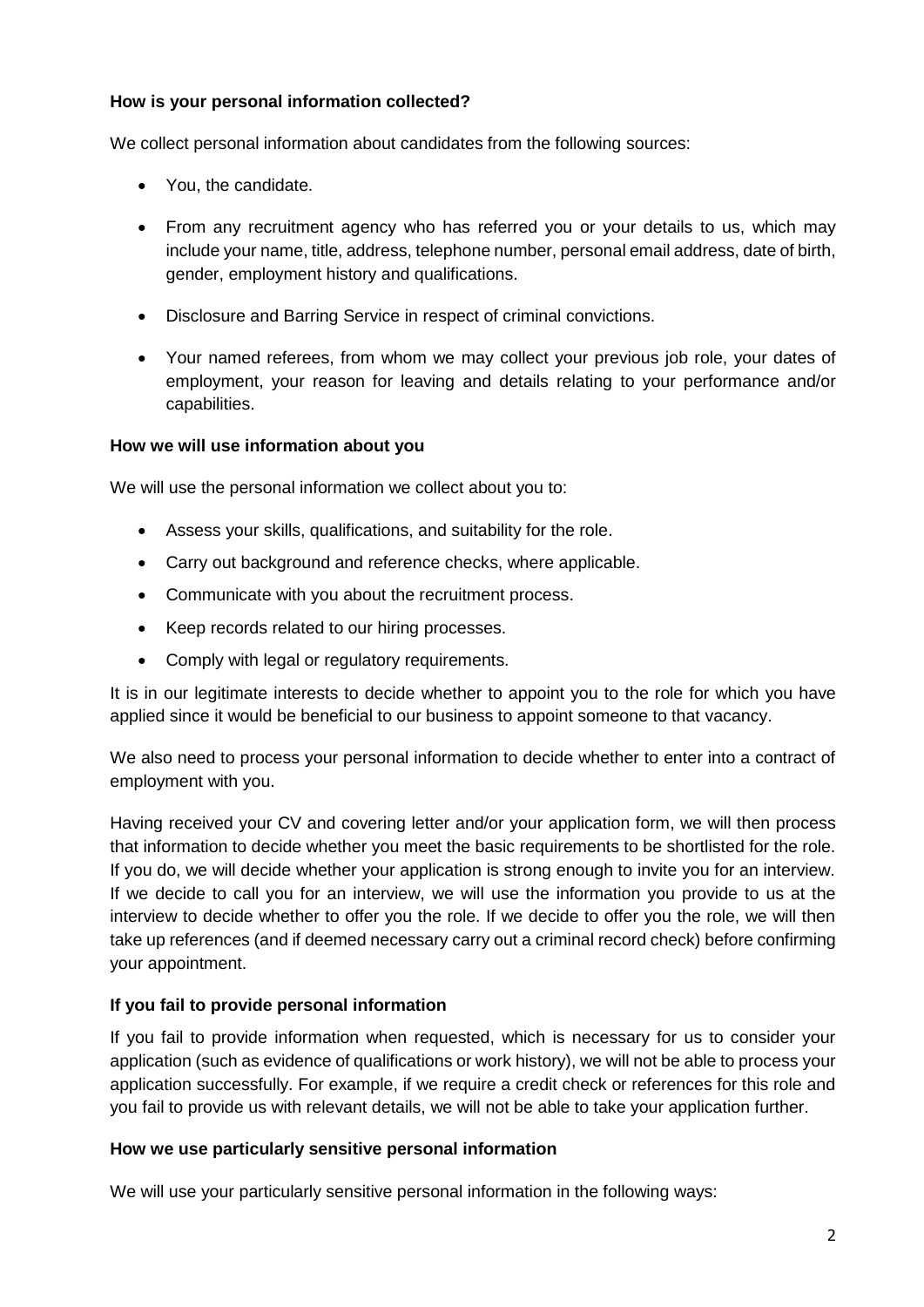We will use information about your disability status to consider whether we need to provide appropriate adjustments during the recruitment process, for example whether adjustments need to be made to any interview.

## **Information about criminal convictions**

We will only collect information about criminal convictions if it is appropriate given the nature of the role and where we are legally able to do so. Where appropriate, we will collect information about criminal convictions as part of the recruitment process or we may be notified of such information directly by you in the course of you working for us. We will use information about criminal convictions and offences solely as part of any safeguarding and/or legally required verifications. We are allowed to use your personal information in this way to carry out our legal obligations. We have in place an appropriate policy and safeguards which we are required by law to maintain when processing such data.

## **Automated decision-making**

You will not be subject to decisions that will have a significant impact on you based solely on automated decision-making.

## **Data sharing**

### **Why might we share your personal information with third parties?**

We do not envisage sharing your personal information with any third parties for the purposes of processing your application, save for obtaining references. All our third-party service providers are required to take appropriate security measures to protect your personal information in line with our policies. We do not allow our third-party service providers to use your personal data for their own purposes. We only permit them to process your personal data for specified purposes and in accordance with our instructions.

### **Data security**

We have put in place appropriate security measures to prevent your personal information from being accidentally lost, used or accessed in an unauthorised way, altered or disclosed. In addition, we limit access to your personal information to those employees, agents, contractors and other third parties who have a business need-to-know. They will only process your personal information on our instructions and they are subject to a duty of confidentiality.

We have put in place procedures to deal with any suspected data security breach and will notify you and any applicable regulator of a suspected breach where we are legally required to do so.

### **Data retention**

### **How long will we hold your information for?**

We will retain your personal information for a period of twelve months after we have communicated to you our decision about whether to appoint you to the role. We retain your personal information for that period so that we can show, in the event of a legal claim, that we have not discriminated against candidates on prohibited grounds and that we have conducted the recruitment exercise in a fair and transparent way. After this period, we will securely destroy your personal information in accordance with our data retention policy.